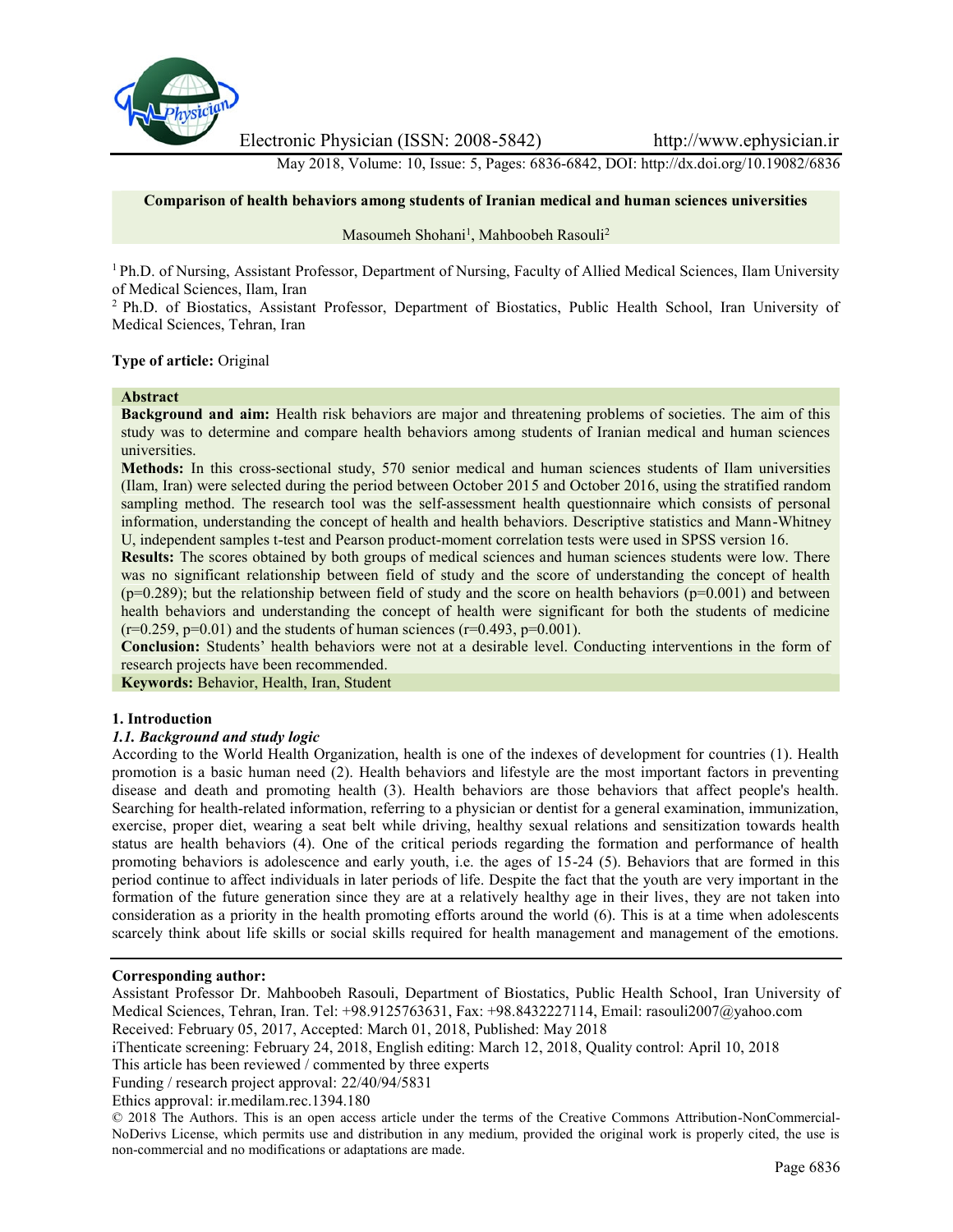Thus, they could become upset if they were given the responsibility to take care of themselves. They might even become depressed when they are left alone to face difficulties (7). One of the vital periods during one's youth is the time when he/she is a university student. It is in fact an exciting period full of challenges for the students. In this period, young people gradually accept responsibility for their health as they grow physically, mentally, socially and sexually. This transient period is the best time for the creation of healthy behavior (8). According to Wang et al., good behavior regarding health promoting can be formed in one's character if they live with such behavior in the early years of their lives (9). Entering university is accompanied by special emotions that can influence a student's physical and mental health. Due to special conditions of universities including being away from one's family, entering a big and stressful place, financial problems and not having enough money, much course work, competition with classmates, etc. students are susceptible to the loss of their physical and mental health (10). Studies show that there are many students who experience dangerous acts and situations such as alcohol and tobacco consumption, lack of body movement and unhealthy diet (11). The results of a study conducted by Hajian et al. (12) shows that the prevalence of physical involvement with others (violence) during a recent year was 33.3% current cigarette smoking 13.7%, overweight and obesity 25.6%, physical inactivity 15.3% and drug use during the recent year 0.3%. In the study performed by Garmaroudi et al. (13), it was shown that 20.2% of the subjects had relationships with the opposite sex, 7.8% had experienced tobacco products, 7.4% consumed alcohol and 2% reported that they had used narcotics. Dangerous behavior in this age group might lead to individuals' inability in the productive ages and decrease one's length of life (14). University students were selected as the subjects of this study for several reasons. First of all is the fact that they are at an age when they are most teachable. Second, they are good models for a healthy lifestyle in society, especially the students of medicine, who are themselves, a sling loop in the health chain. In addition, being a student is a dynamic transitory period in everyone's life and it is the best time to create healthy behavior (15). Health-related behaviors are affected by many factors such as social norms, culture, media; national health policies and the environment (16), and mere education in medical sciences cannot reinforce healthy behavior in individuals.

# *1.2. Objectives*

Considering the importance of the role of students' health behaviors in promoting community health, since basic information in any field can guide future research, this study aims compare health behaviors among students of medical and human sciences in Ilam universities.

## **2. Material and Methods**

## *2.1. Research design and participants*

This cross-sectional study was carried out among students of medical and human sciences in Ilam universities (Ilam, Iran), during the period between October 2015 and October 2016. The sample of the study consisted of 570 senior students, 117 of whom are students of medical sciences including those who study medicine, dentistry, nursing, midwifery and healthcare, and 453 are the students in non-medical majors including management, economics, physical education, engineering, foreign languages, literature and humanities.

## *2.2. Selection criteria*

The inclusion criteria were being a fourth-year student and having the consent to participate in the research. Exclusion criteria were the guest and transfer students.

## *2.3. Sampling*

Sampling was random and it took place in two stages. First, the numbers of medical and non-medical schools were determined and some of them were randomly selected. From among those schools, senior students were randomly selected from the name lists proportional to the number of students in each major. Thus, to determine the number of samples, the number of students in each major was asked by the office of education at each school first and then the number of the subjects to be included in the sample was defined proportional to the number of students who studied a particular major. After that, the researcher got the permission of the Medical Sciences University of Ilam to go to the field and give the questionnaires to the subjects.

#### *2.4. Research tools*

The research tool was a self-health assessment questionnaire designed by Shaban et al. (17) which consisted of three sections: 1) personal information 2) understanding the concept of health and 3) health behaviors in the physical, mental and social aspects. This questionnaire is a multi-dimensional evaluation of the behaviors that improve people's health. There are 94 items on the questionnaire, nine of which are related to demographic issues and 85 are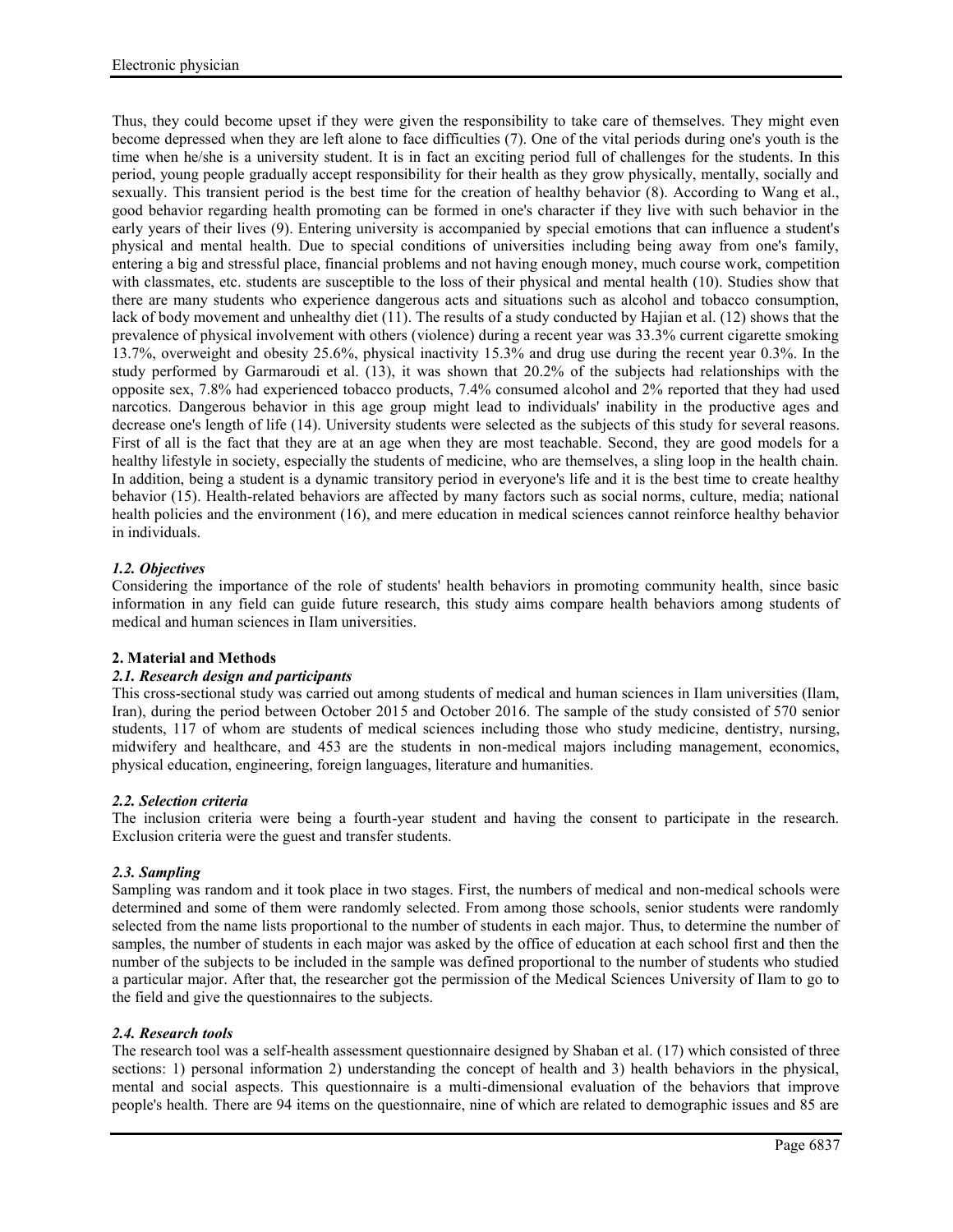about health-behaviors. Eleven of the items in the section on health-behaviors are about understanding the concept of health, and 74 are related to health-behaviors in physical, mental and social dimensions. The physical factors consisted of fitness (seven items), family background (six items), self-care and clinical care (eight items), eating habits (11 items), sexual behavior (three items), consumption of tobacco, cigarettes and narcotics (six items). The factors included in the mental and social dimensions were stress and social support (16 items), intellectual life and spiritual values (six items), the environment (seven items) and caution while driving (four items). To score, the Likert scale of zero to three (understanding the concept of health questions) was used for multiple choice items and zero and one were used for two-choice items (physical, mental and social dimensions). Reverse scoring was used for negative statements. It must be noted that the range of scores on understanding the concept of health is between 0-27 and the range of scores on health behaviors is generally within 0-76. After collecting the questionnaires and scoring the responses without considering the omitted items, a score of less than 15 on understanding the health concept is considered weak, 15-19 is average, 20-24 is good and 25-27 is very good. Regarding health behaviors, a score of 40 and less is weak, 40-50 is average, and 51-60 is good and 61 and above is very good.

## *2.5. Validity and reliability of the instrument*

Instrument validity and reliability for this study was estimated. To confirm the validity, the questionnaire was given to 10 faculty members at the faculty of nursing and midwifery at Ilam and Tabriz University of Medical Sciences. After some revisions, the questionnaire's internal consistency was ensured with Cronbach's alpha coefficient of 96%. The reliability was estimated to be 0.83, using test-retest method with an interval of 10 days.

## *2.6. Statistical analysis*

The data were analyzed using SPSS 16 and descriptive statistics such as frequency distribution tables and frequency percentage and measures of central tendency such as mean and standard deviation. Normality of assumptions was evaluated using Kolmogorov-Smirnov test. In order to compare the scores on understanding the concept of health and health behaviors in the two groups of medical and non-medical students, independent-samples t-tests, Mann- Whitney U, and Pearson product-moment correction of correlation were used.

## *2.7. Research ethics*

The participants' informed consent was also acquired emphasizing that the responses they gave would be kept confidential. It must be mentioned that this study was approved by the Committee of Ethics at Ilam University of Medical Sciences (Code of ethics ir.medilam.rec.1394.180).

## **3. Results**

A total of 570 senior students participated in the study, 117 of whom were students of medical sciences, and 453 studied in human sciences. The students were within the age range of 18-30 with the mean of 22 and the standard deviation of 1.8 years. The demographic features of the students are given in Table 1. It must be mentioned that since more than 70% of the students did not respond to the sexual functioning items and more than 50% of them did not answer the two items on self-care, these items were deleted from the analyses. In cases where the percentage of non-responsiveness is less than 20%, the values were estimated and replaced using statistical methods. Regarding the number of students in different groups, in the medical students' group, the majority of them (48.3%) were students of nursing and in the non-medical students, the majority (24.5%) were students of engineering. All the participants in the study were Muslims. Their fathers had elementary (26%) and higher (26%) education and their mothers who had primary education (33%) allocated the highest percentage to themselves. The mean score for understanding the concept of health was  $8.45\pm4.30$  for the students of medicine and it was  $8.29\pm4.35$  for the students of other majors. The students of medicine and the students of human sciences had similar behaviors in all aspects and the mean scores for both groups are very close. However, regarding the aspects of self-care and medical care, eating habits, stress and social support, intellectual life and spiritual values, non-medical major students acquired higher scores. Among all aspects, significant differences were only observed in the aspects of self-care and clinical care ( $p=0.001$ ), eating habits ( $p=0.011$ ) and the living environment ( $p=0.001$ ) based on Mann-Whitney U and t tests. The score for understanding the concept of health for 92.5% of the students in non-medical majors and 96.5% of the students in medical majors was less than 15, which is a very poor mark. The results of the independent samples t-test show that there is not a significant relationship between one's field of study and his/her understanding of the concept of health. The score for health behaviors for 88.3% of the students in medical and 94.8% of the human sciences students was less than 40 which is a low mark. The results of the independent-samples t-test shows that there is a significant relationship (p=0.001) between health behaviors and one's field of study (Table 2). The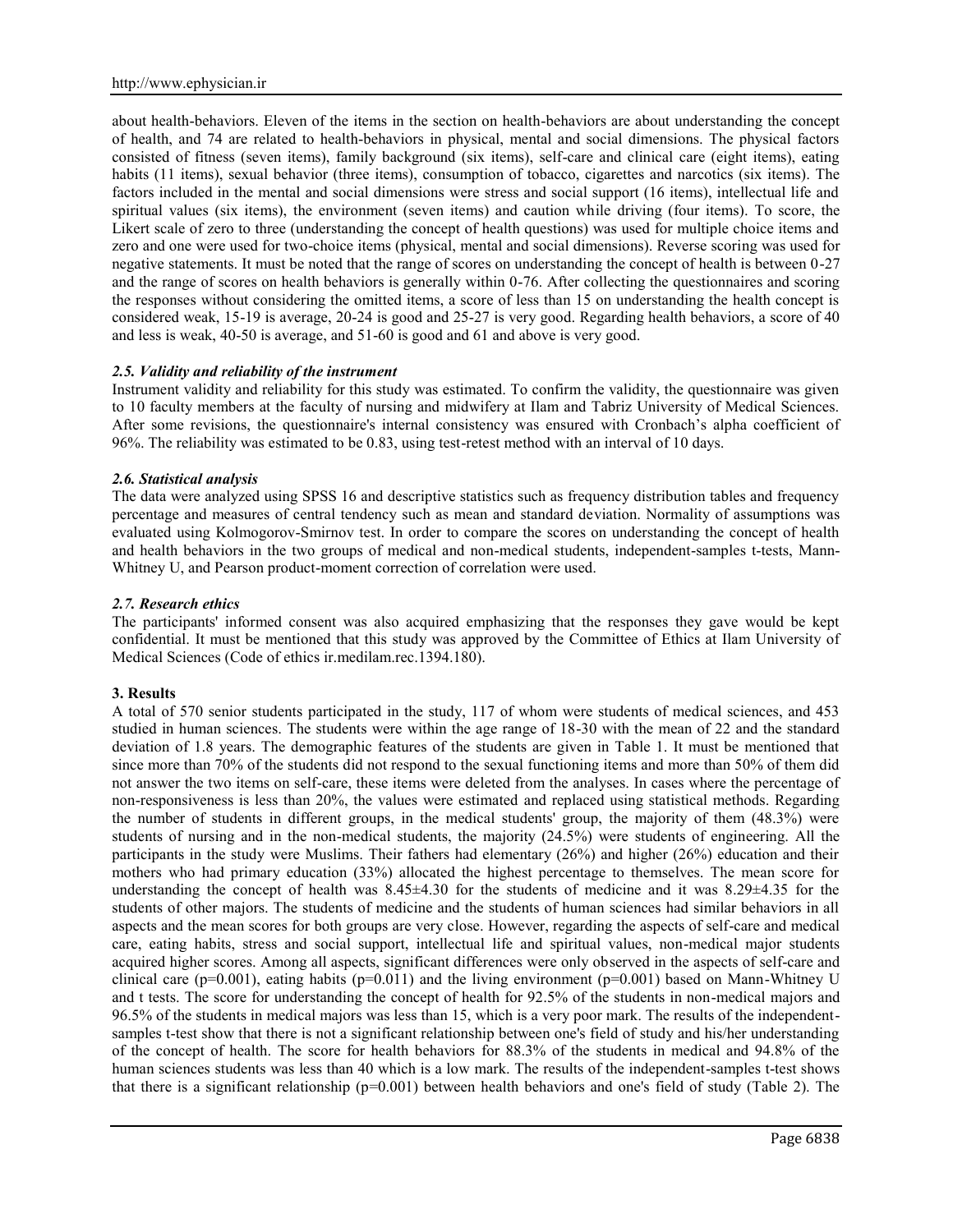statistical relationship between the scores in the group of medical sciences and human sciences students is significant regarding Pearson's coefficient of correlation ( $p$ <0.001) (Table 3).

|                    | meural stuuems.             |              |               |
|--------------------|-----------------------------|--------------|---------------|
| Status/features    |                             | $\mathsf{n}$ | $\frac{0}{0}$ |
| Gender             | Male                        | 154          | 27            |
|                    | Female                      | 415          | 72.8          |
|                    | Total                       | 569          | 99.8          |
| Marital status     | Married                     | 38           | 6.7           |
|                    | Single                      | 527          | 92.5          |
|                    | Total                       | 564          | 99.1          |
| Religion           | Islam                       | 570          | 100           |
| Field of study     | Medicine                    | 24           | 4.2           |
|                    | Other                       | 453          | 72.5          |
|                    | Total                       | 569          | 99.8          |
| Major              | Medicine                    | 24           | 4.2           |
|                    | Nursing                     | 56           | 9.8           |
|                    | Hygiene                     | 4            | 0.8           |
|                    | Physical education          | 10           | 1.8           |
|                    | Management                  | 63           | 11.1          |
|                    | Economics                   | 10           | 1.8           |
|                    | Engineering                 | 111          | 19.5          |
|                    | Language and literature     | 82           | 14.4          |
|                    | Other                       | 210          | 36.9          |
|                    | Total                       | 570          | 100           |
| Place of residence | Dormitory                   | 71           | 12.5          |
|                    | Personal house              | 458          | 80.4          |
|                    | Rented house                | 23           | 4             |
|                    | Relations or friends' house | 11           | 1.9           |
|                    | Total                       | 563          | 98.8          |

**Table 1.** The relative and absolute frequencies for some student demographic characteristics in medical and non medical students.

**Table 2.** Absolute and relative frequency distributions for the scores on the health behaviors among medical and non-medical students

| Health behaviors / educational group | Medical sciences                           |               | Non-medical sciences |      |
|--------------------------------------|--------------------------------------------|---------------|----------------------|------|
|                                      | n                                          | $\frac{0}{0}$ | n                    | $\%$ |
| Weak                                 | 109                                        | 94.8          | 400                  | 88.3 |
| Average                              | 5                                          | 4.3           | 53                   | 11.7 |
| Good                                 |                                            | 09            |                      |      |
| Total                                | 115                                        | 100           | 453                  | 100  |
| Mean (standard deviation)            | 30.04 (8.38)                               |               | 27.22 (8.68)         |      |
| Comparison between mean scores       | Independent-samples t-tests ( $p = 0.0010$ |               |                      |      |

| Table 3. Mean, standard deviation and Pearson's coefficient of correlation for health behaviors and health-concept |  |  |  |  |
|--------------------------------------------------------------------------------------------------------------------|--|--|--|--|
| scores among medical and non-medical students                                                                      |  |  |  |  |

| Educational group / indexes |                        | Mean  | <b>SD</b> | Pearson's coefficient of correlation | p-value |
|-----------------------------|------------------------|-------|-----------|--------------------------------------|---------|
| Medical students            | Health-behaviors score | 27.22 | 8.68      | $r=0.259$                            | 0.014   |
|                             | Health-concept score   | 8.45  | 4.30      |                                      |         |
| Non-medical students        | Health-promoting score | 30.04 | 8.38      | $r=0.493$                            | < 0.001 |
|                             | Health-concept score   | 8.29  | 4.36      |                                      |         |

## **4. Discussion**

Although more attention has been paid to the study of health-behaviors in university students in recent years, few studies have compared such behavior in the two groups of medical students and human sciences students. The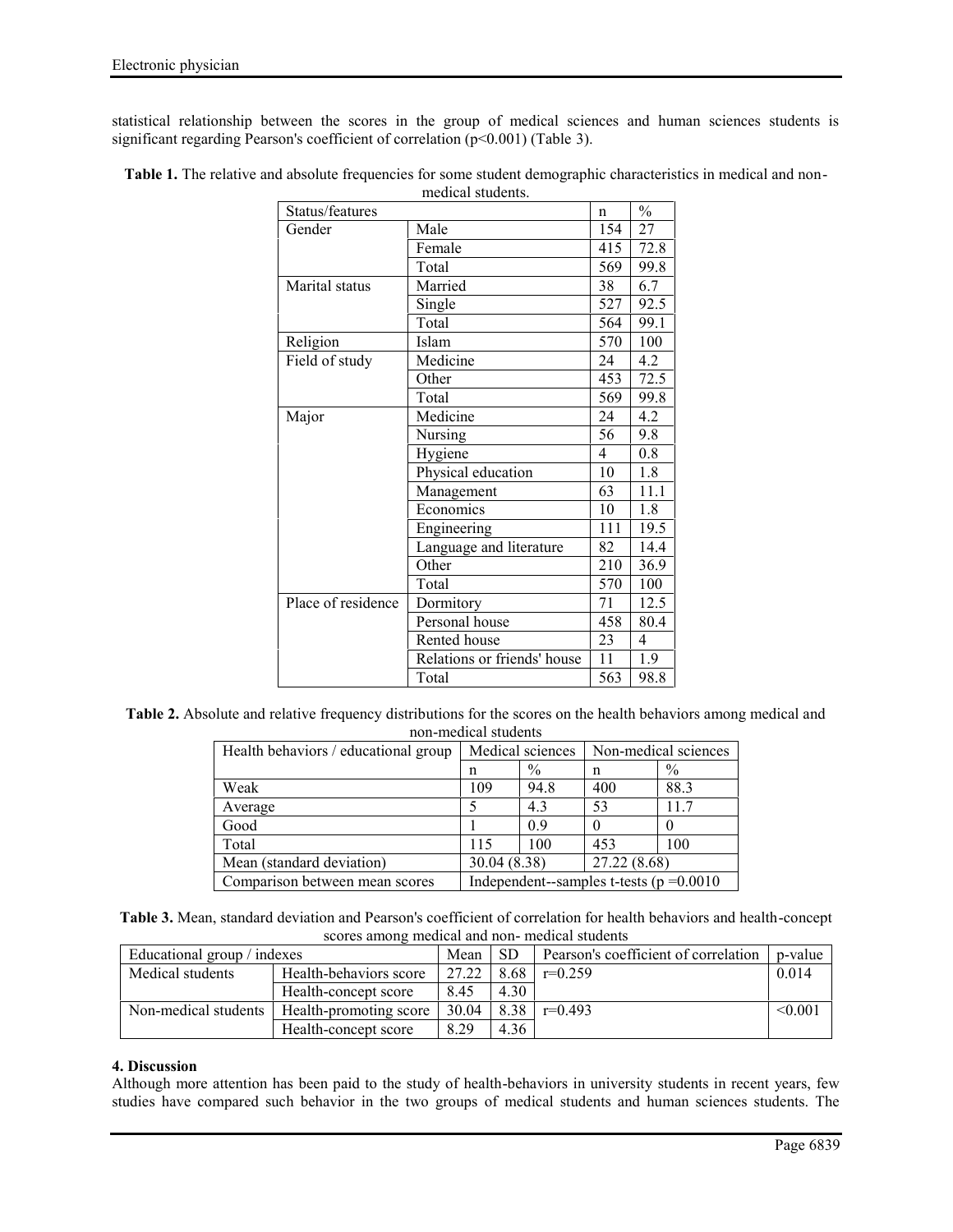results of this study indicate that the understanding of the health concept in both groups of students is weak and only in some cases, it is good or higher. These results are inconsistent with the findings of Shaban et al. (17). The results of their study showed that understanding the concept of health was good for both the students of medical sciences and the students in other fields, though that amount of understanding was true for less than 50% of the students in the two groups. Understanding the concept of health is of particular importance in choosing health care behaviors and promoting health by students. Although the students participating in the study had a low score on this, the researcher believes that the differences in time, space, and the number of participants in the groups and the tools applied to carry out the study can be the cause of differences among the results of these studies. Health behaviors are also weak for the two groups of medical and non-medical students. Khazaee et al. (18) and Hosseinin et al. (19) also reported that these behaviors are undesirable and mediocre in the students of nursing and medicine. Other studies (20-22) stated that the mean score for health-promoting behavior was acceptable. The results of various studies have been reported in a range from adverse to acceptable which indicates a weakness in students' health behaviors and their tendency toward hygienic behaviors. There was not any significant difference between the mean scores for health behaviors except for the aspects of self-care and medical care, eating habits and the students' living environment. This result is consistent with the findings of the previous studies (17, 23). But the results of the study conducted by Hajian et al. (12) show that the prevalence of high-risk behaviors varies according to the type of university and it is less among medical students. It was assumed that this difference would be significant since the students of medical majors become familiar with many issues regarding healthcare and thus would reach higher levels of health while the students in non-medical majors have less academic information about health issues. In addition, people morally have higher expectations from physicians and medical staff. The results show that there is a significant relationship between understanding the concept of health and health behaviors. This is consistent with the findings of Shaban et al. (17) and Hajian et al. (12). It is evident that proper understanding of the health concept has a considerable effect on an individual's awareness about and insight into health behaviors and his/her willingness to opt for such behavior (24). This variable is in fact affected by various factors including education and learning about the topic. In this study, there was not any significant relationship between one's field of study and his/her score on understanding the health concept. However, there was a significant relationship between one's field of study and his/her health behaviors. Shaban et al. (17) also achieved similar results. Results of different research studies indicate that it is not education in medical sciences majors only that would lead to the promoting of healthy behavior in individuals. It can be said that high risk behaviors are associated with low levels of health and well-being (24). In this study, health behaviors have been investigated in various dimensions and the results showed that the mean scores of these behaviors in the two groups did not differ significantly and the weakness is seen in their behavior. Various studies (12, 17, 19, 23) reported similar results in different dimensions. One component of health behaviors is having healthy relations with other people particularly with members of the opposite sex. More than 70% of university students did not respond to sexual performance items. However, other studies indicated that there was risky sexual behavior among university students. In a study, 20.2% (13) and in another 34.1% (16) of the participants reported having a relationship with the opposite sex. This behavior was reported to be 34.2% among the American youth in 2009 (25). Researchers believed that one of the main goals of studies is to identify the problems and provide strategies for solving problems or minimize them. Although the results of different studies indicate the strengths and weaknesses in various aspects of health behaviors, the question is, what is the use of these results? Obviously, using results in interventions to reduce risk behaviors at different levels can be beneficial. In the annual national survey conducted on adolescents and youths aged 10-24 in 42 US states about risky behavior regarding six aspects of such behavior along with the spread of obesity and asthma, it was found that the spread of risky behavior in the year 2009 has decreased compared to the year 1999. This shows the effect of planned interventions at schools and in society to reduce the risks and improve health among young people. For example, alcohol and marijuana consumption in 1999 has respectively decreased from 50% to 26.7% and from 41.8% to 20.8% in 2009. Moreover, cigarette consumption has decreased from 34.8% to 19.5% and sexual activity from 49.9% to 34.2% (25, 26).

### **5. Conclusions**

The findings of this study showed that all medical and non-medical students were treated in the same way. Weaknesses in health behaviors are seen in two groups. It is recommended that health education and health promotion programs in the form of written plans and curriculum for all students be provided. In addition to conducting further research in the field of health behaviors, a national program to monitor the behavior and performance on an annual basis based on interventions is necessary. Self-reporting tool for data collection and fatigue participants were the limitations of this study.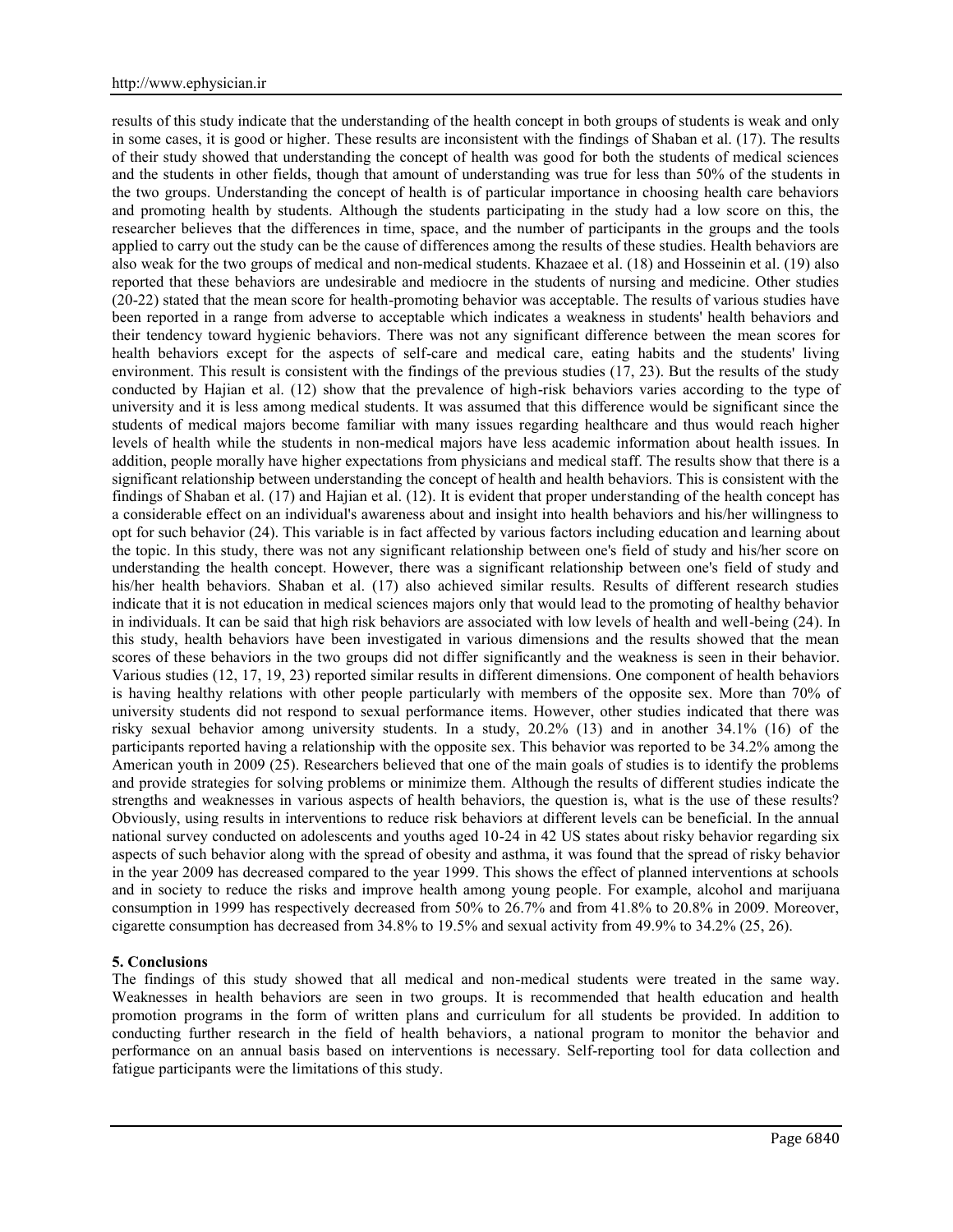## **Acknowledgments:**

Authors wish to express their thanks to Ilam University of Medical Sciences for funding this project and for providing the field of study. Authors also wish to thank all subjects for providing data in this study.

## **Conflict of Interest:**

There is no conflict of interest to be declared.

## **Authors' contributions:**

All authors contributed to this project and article equally. All authors read and approved the final manuscript.

## **References:**

- 1) Amini Khooei N, Sheykhiani M, Fakouri Z. Coping skills with mental health of women's teachers. Sociology of women. 2011; 2(2): 103-27.
- 2) World Health Organization. Health promotion. Available at http://www.who.int /topics/health promotion/ en/2015.
- 3) Atadokht A, Ranjbar MJ, Gholami F, Nazari T. Students Drive towards Risk-Taking Behaviors and Its Relationship with Demographic Variables and Psychological Well-Being. JHC. 2013; 15(4): 50-9.
- 4) Baheiraei A, Mirghafourvand M. Health promotion: From Concepts to Practice. 1st ed. Tehran: Noor-e- Danesh; 2011.
- 5) Zadeh-Mohammadi A, Ahmadabadi Z, Heidari M. Construction and assessment of psychometric features of Iranian adolescent's risk-taking scale. Iranian Journal of Psychiatry and Clinical Psychology. 2011; 17(3): 218-25.
- 6) Can G, Ozdilli K, Erol O. Comparison of the health-promoting lifestyles of nursing and non-nursing students in Istanbul, Turkey. Nursing Health Science. 2008; 10(4): 273-80. doi: 10.1111/j.1442- 2018.2008.00405.x.
- 7) Shamsipour M, Karani BR, Mohamadpour AA, Mansouri A. Smoking status and factors affecting students' tendency to live in dormitories of Tabriz University of Medical Sciences. Journal of Qom University of Medical Sciences. 2012; 6(1): 75-82.
- 8) Akbari Zardkhaneh S, Yaghubi H, Shalbaf A, Abdollahpour Y, Ramazani V, Haddadi R. Risk and Protective Behaviors and Related Factors among Students of Ministry of Science. Applied Psychological Research Quarterly. 2015; 6(1): 115-35.
- 9) Wang D, Ou CQ, Chen MY, Duan N. Health-promoting lifestyles of university students in Mainland China. BMC Public Health. 2009; 9(1): 379. doi: 10.1186/1471-2458-9-379. PMID: 19814831, PMCID: PMC2763867.
- 10) Narimani A, Akbarzadeh M, Hamzeh M. Evaluation of general health in medical students of AJA University of medical sciences, 2009. Army University of Medical Sciences of the Iran. 2009; 8(1): 49-55.
- 11) Ulla Diez SM, Perez-Fortis A. Socio-demographic predictors of health behaviors in Mexican college students. Health Promotion International. 2009; 25(1): 85-93. doi: 10.1093/heapro/dap047. PMID: 19875462.
- 12) Hajian K, Khirkhah F, Habibi M. Frequency of risky behaviours among students in Babol Universities (2009). J Gorgan Uni Med Sci. 2010; 13(2): 53-60.
- 13) Garmaroudi GR, Makarem J, Alavi SS, Abbasi Z. Health related risk behaviors among high school students in Tehran, Iran. Payesh J. 2010; 9(1): 13-9.
- 14) Esmaielzadeh H, Asadi M, Miri N, Keramatkar M. Prevalence of high risk behaviors among high school students of Qazvin in 2012. Iranian Journal of Epidemiology. 2014; 10(3): 75-82.
- 15) Shamsipour M, Karani BR, Mohamadpour AA, Mansouri A. Smoking status and factors affecting students' tendency to live in dormitories of Tabriz University of Medical Sciences. Journal of Qom University of Medical Sciences. 2012; 6(1): 75-82.
- 16) Atashnafas E, Ghorbani R, Tabatabaee SM, Abdoos H, Abbas Poor S, Mahmoudian AR. Prevalent high risk behaviors and important family factors from the point of view of adolescents: A qualitative research. Journal of Family Research. 2014; 10(2): 217-33.
- 17) Shaban M, Mehran A, Taghlili F. Relationship between perception of health concept and health promoting behaviors: A comparative study among Tehran university medical and non-medical Students. Hayat. 2007; 13(3): 27-36.